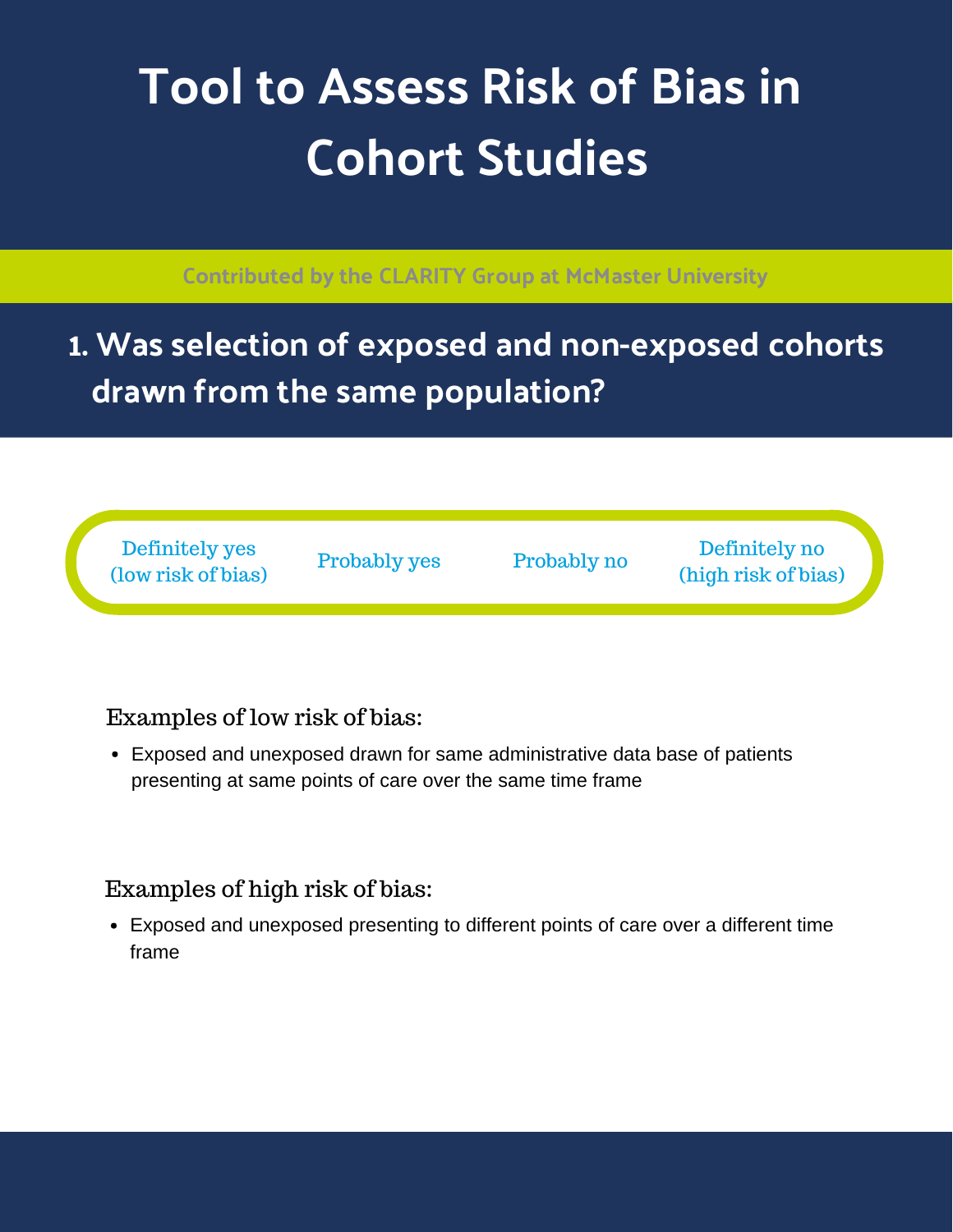# **2. Can we be confident in the assessment of exposure?**



#### Examples of low risk of bias:

- Secure record (e.g. surgical records, pharmacy records)
- Repeated interview or other ascertainment asking about current use/exposure

#### Examples of higher risk of bias:

- Structured interview at a single point in time
- Written self report
- Individuals who are asked retrospectively confirm their exposure status may be subject to recall bias - less likely to recall an exposure if they have not developed an adverse outcome, and more likely to recall an exposure (whether an exposure occurred or not) if they have developed an adverse outcome

# Examples of high risk of bias:

Uncertain how exposure information obtained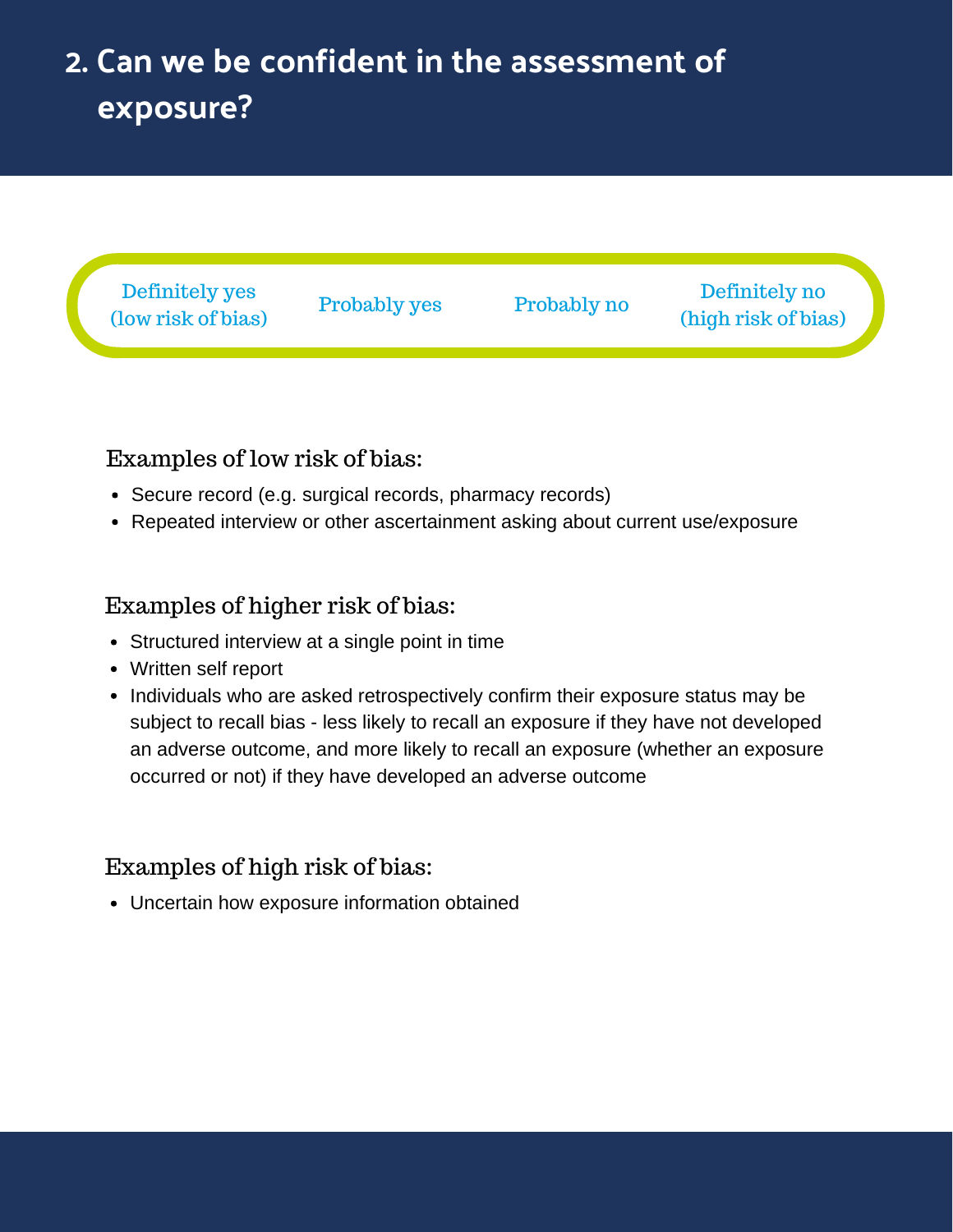# **3. Can we be confident that the outcome of interest was not present at start of study?**



# Examples of low risk of bias:

Comprehensive matching or adjustment for all plausible prognostic variables

# Examples of higher risk of bias:

Matching or adjustment for most plausible prognostic variables

# Examples of high risk of bias:

- Matching or adjustment for a minority of plausible prognostic variables
- No matching or adjustment of plausible prognostic variables
- Statements of no differences between groups
- Statements that differences were not statistically significant are not sufficient for establishing comparability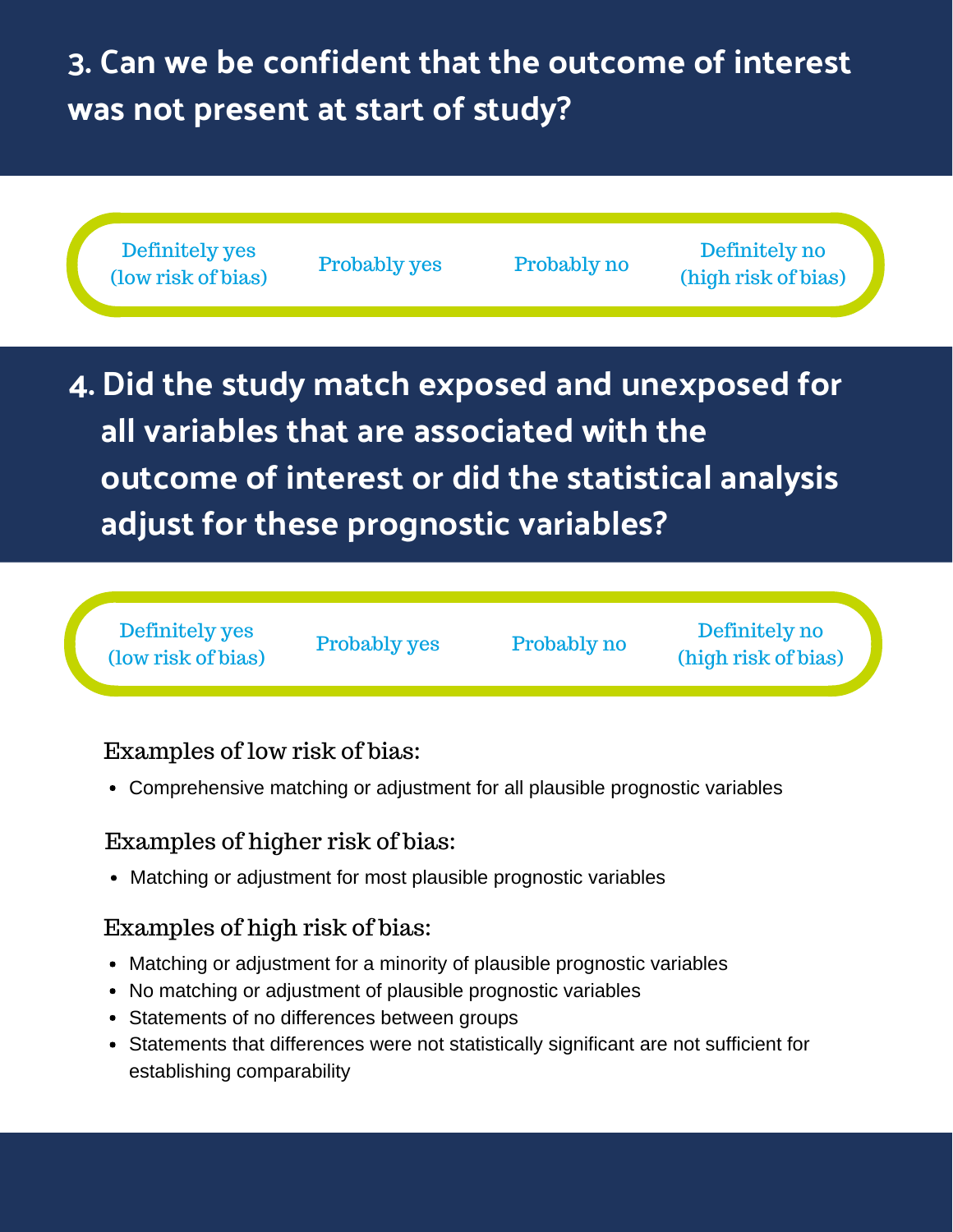# **5. Can we be confident in the assessment of the presence or absence of prognostic factors?**



# Examples of low risk of bias:

- Interview of all participants
- Self-completed survey from all participants
- Review of charts with reproducibility demonstrated
- From data base with documentation of accuracy of abstraction of prognostic data

# Examples of higher risk of bias:

- Chart review without demonstration of reproducibility
- Data base with uncertain quality of abstraction of prognostic information

#### Examples of high risk of bias:

• Prognostic information from data base with no available documentation of quality of abstraction of prognostic variables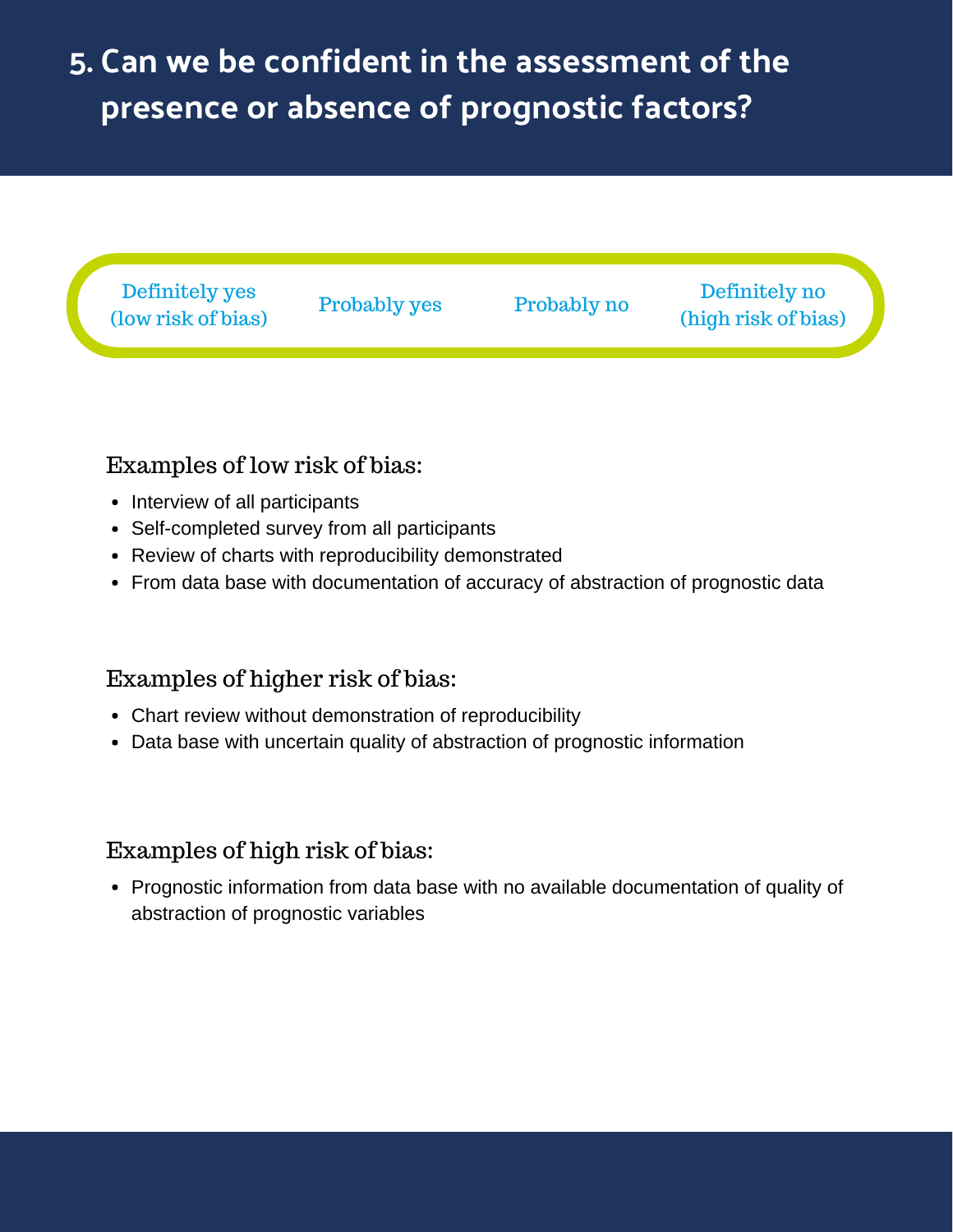# **6. Can we be confident in the assessment of outcome?**



# Examples of low risk of bias:

- Independent blind assessment
- Record linkage
- For some outcomes (e.g. fractured hip), reference to the medical record is sufficient to satisfy the requirement for confirmation of the fracture

#### Examples of higher risk of bias:

- Independent assessment unblinded
- Self-report
- For some outcomes (e.g. vertebral fracture where reference to x-rays would be required) reference to the medical record would not be adequate outcomes

#### Examples of high risk of bias:

Uncertain (no description)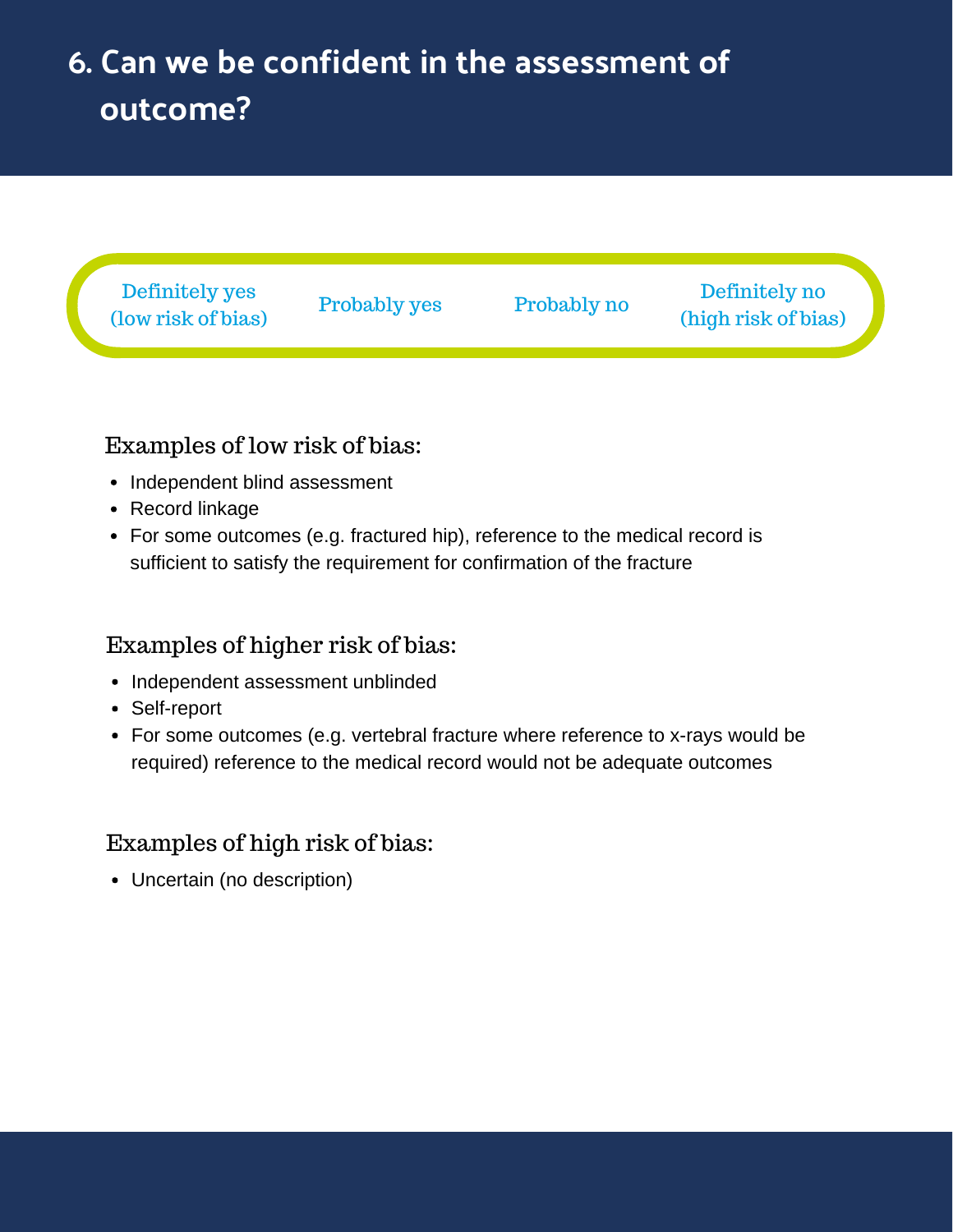# **7. Was the follow up of cohorts adequate?**



#### Examples of low risk of bias:

- No missing outcome data
- Reasons for missing outcome data unlikely to be related to true outcome (for survival data, censoring is unlikely to introduce bias)
- Missing outcome data balanced in numbers across intervention groups, with similar reasons for missing data across groups
- For dichotomous outcome data, the proportion of missing outcomes compared with observed event risk is not enough to have an important impact on the intervention effect estimate
- For continuous outcome data, plausible effect size (difference in means or standardized difference in means) among missing outcomes is not large enough to have an important impact on the observed effect size
- Missing data have been imputed using appropriated methods

#### Examples of high risk of bias:

- Reason for missing outcome data likely to be related to true outcome, with either imbalance in numbers or reasons for missing data across intervention groups
- For dichotomous outcome data, the proportion of missing outcomes compared with observed event risk is enough to induce important bias in intervention effect estimate
- For continuous outcome data, plausible effect size (difference in means or standardized difference in means) among missing outcomes is large enough to induce clinically relevant bias in the observed effect size